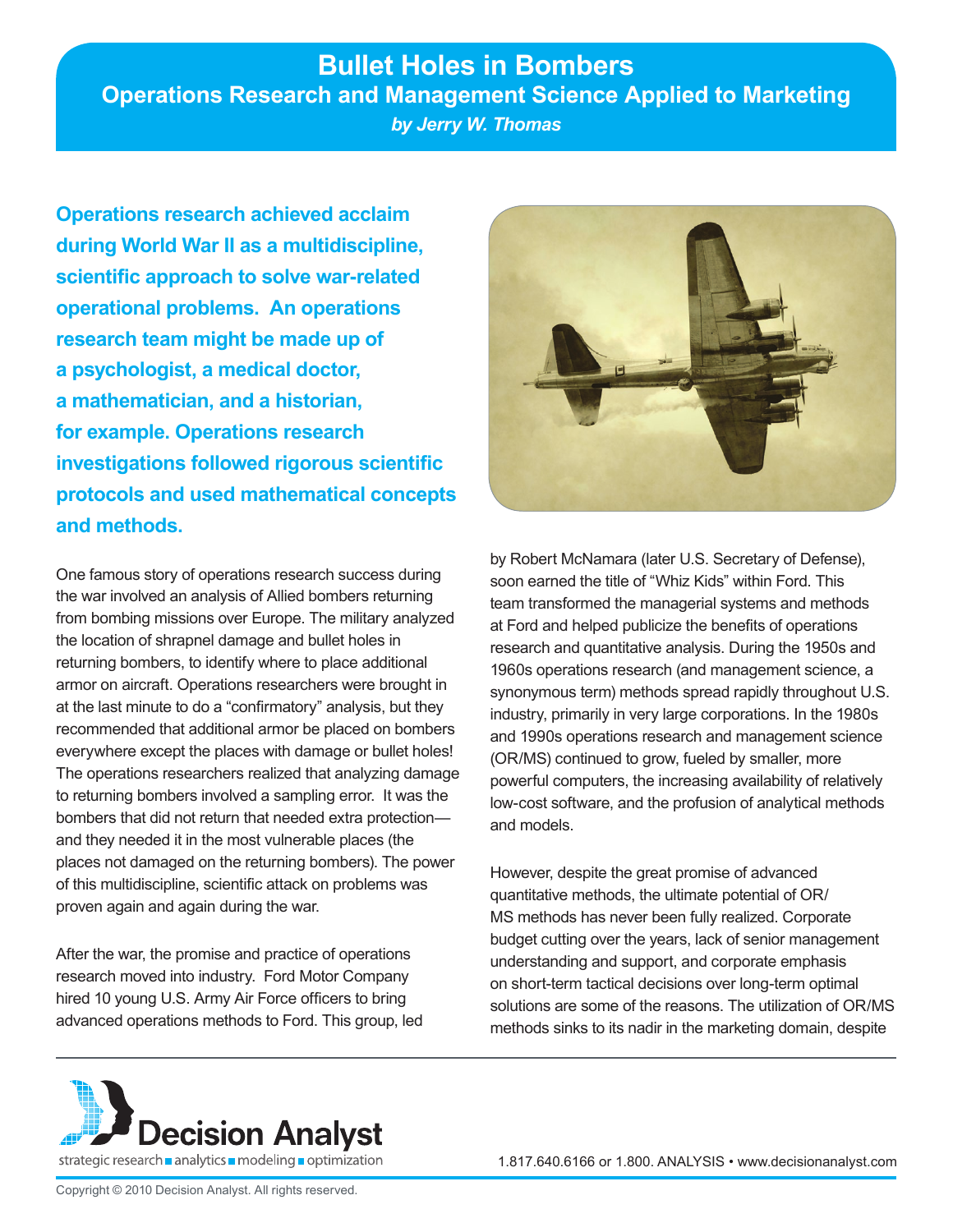the development in recent decades of a branch of OR/MS devoted to marketing (i.e., marketing science).

Before exploring the application of OR/MS to marketing, some definition and explanation might be useful. Most analysts define OR/MS to mean the application of the scientific method and advanced analytics to the solution of business problems. OR/MS almost always involves building a mathematical model of some business process or system. There is an objective function; that is, a mathematical definition of the object or thing to be optimized (to maximize profits or sales revenue, or minimize costs, typically). Mathematical formulae are developed to define the relationships among the variables. Algorithms and heuristics are used to seek optimal solutions.There are probabilities and probability distributions of relevant events. Stochastic processes (or random variations) are incorporated into these models, and often constraints or limits are imposed on some variables and/or solutions. Virtually all OR/MS methods can be characterized as optimization techniques, and many involve simulation methods. The goal is to find optimal solutions, given a set of variables, constraints, and probabilities.

OR/MS offers a varied and robust analytical toolkit. Some of the widely used OR/MS techniques include linear programming, nonlinear programming, dynamic programming, integer programming, Markov chain analyses, structural equation modeling, Monte Carlo simulations, network flow models, transportation models, inventory models, decision tree analyses, queuing theory, game theory, and Bayesian statistics. These models and methods can answer profound marketing questions. Some examples:

- **1. Optimal Restaurant Density**. Let's suppose a restaurant chain (or some other type of retail chain) would like to know "the number of units (retail stores) to build in a particular DMA (designated marketing area) to maximize return on total investments within that DMA." At first this might seem like a simple, straightforward task, but an optimization model would need to consider the following variables across DMAs:
	- **a)** Warehousing, distribution, and supply chain costs
	- **b)** Managerial efficiency, overhead, and related costs
	- **c)** Operating costs (labor, utilities, taxes, etc.)
- **d)** Advertising efficiencies (the more restaurants, the bigger the ad budget)
- **e)** Media advertising costs
- **f)** Positioning, marketing strategy, and advertising themes and messages
- **g)** Promotion efficiencies (the more restaurants, the bigger the budget)
- **h)** The breadth and type of menu (wearout considerations)
- **i)** The size and seating capacity of each restaurant and unit sales
- **j)** DMA economic variables (employment, discretionary income, etc.)
- **k)** Competitive variables (number and mix of competitive restaurants)
- **l)** Demographic variables and trends
- **m)** Pricing power and price elasticity
- **n)** Real estate and construction costs
- **o)** Employee training and sharing efficiencies among the restaurants
- **p)** Liquor laws and liquor consumption

As the number of possible variables above suggests, deriving the maximum return on investment (ROI) solution for a given DMA is complicated. The relevant variables must be identified and quantified. All of the data must be organized into a pristine analytical database, across multiple DMAs, with several years of historical data. This data must be analyzed to derive formulae and build algorithms, and then the ultimate model must be assembled, calibrated, tested, and applied to determine the number of units that would maximize return on total investment for each DMA.

In the example above, a nonlinear integer programming optimization model with stochastic and dynamic components would most likely be recommended, but many other quantitative approaches are available. Once implemented, such a model could add millions of dollars to the bottom line of a major restaurant chain (or other type of retail chain).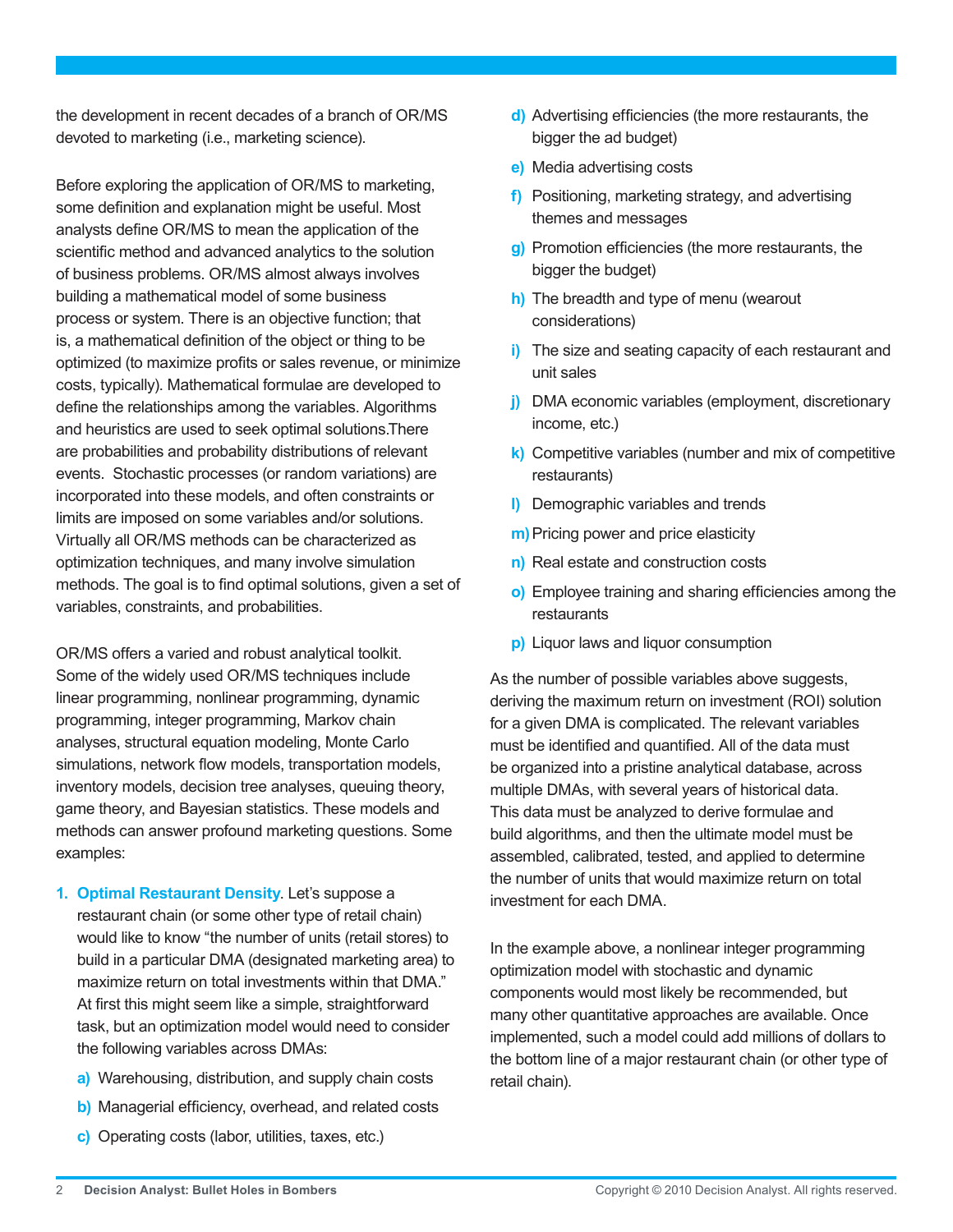- **2. Optimal Distribution System**. Let's suppose a coffee company wants to create a distribution system that maximizes profitability within given DMAs. The coffee company can deliver directly to the store (DSD, direct store delivery) or ship coffee to the food retailers' warehouses that in turn move the product from warehouse to retail shelves (i.e., warehouse distribution). What are the major variables to consider across DMAs?
	- **a)** Out-of-stocks. What level of out-of-stocks is associated with DSD versus warehouse distribution?
	- **b)** What is the shelf space (number of facings) and shelf position implications of DSD versus warehouse?
	- **c)** What warehouses, trucks, employees, and infrastructure is required to support DSD versus warehouse distribution, and what would be the comparative costs?
	- **d)** What is the tradeoff between spending more of the budget on media advertising with warehouse distribution versus better in-store merchandising and control with DSD?
	- **e)** What is the relative cost of media advertising?
	- **f)** Does DSD provide a product freshness (or product quality) advantage, and is this advantage significant enough to positively affect market share?
	- **g)** Does the same solution apply equally to all markets, or are some markets better for DSD and some markets better for warehouse distribution?
	- **h)** If DSD is the preferred distribution method, then what is the optimal way to route trucks and service accounts?

As before, this is a complex set of questions. Time would be spent riding trucks, visiting warehouses, and conducting depth interviews with warehouse and store employees, DSD truck drivers, and executives at the coffee company and their retail customers, to develop an understanding of the key variables and the probable relationships among the variables. An analytical database would be assembled and studied. The work would include product testing, measurement of out-of-stocks, and brand share analyses. Transportation models, inventory models, and advertising response models would be used to help derive the final solutions.

- **3. Optimal Product Line**. Let's suppose an automotive manufacturer wants to create an optimal product line to help it succeed over the next 20 years. What variables might be considered in creating an OR/MS optimization model?
	- **a)** What is the range of market conditions (scenarios) the manufacturer might face over the next 20 years?
	- **b)** What are the probabilities of these market conditions or states?
	- **c)** What are the long-term trends in fuel prices? Fuel types? Technological probabilities?
	- **d)** What are the boundaries of consumer acceptance, given extreme scenarios?
	- **e)** How much variation in product line is permissible before brand image begins to weaken? That is, what are the practical limits of brand elasticity?
	- **f)** What is the optimal mix of cars, trucks, and other types of vehicles, given different scenarios?

This project is challenging because it involves long-range forecasting of the economy and future technologies. Econometric models would be part of the solution, as would forecasts of demographic trends. Depth interviews and surveys would be conducted among industry experts and executives to identify new technologies and the future probabilities of each. Choice modeling would be used to measure consumers' "product line" preferences and elasticities, given different market conditions. Lastly, all of this would be pulled together in an integrated model to identify optimal solutions.

#### **4. Optimal Positioning and Advertising Messaging**.

What if an Internet dating service wants to optimize its television advertising? Communicating in an optimal way with the target audience via a particular media is a very complicated problem because the communication partially defines the audience, and the audience partially defines the communication. An optimal solution would involve some of the following variables:

- **a)** What is the architecture of target-audience possibilities? Demographic? Attitudinal? Behavioral?
- **b)** What are the strategically viable positionings?
- **c)** What are viable themes, messages, and taglines?
- **d)** What imagery and colors correspond to the various positionings?